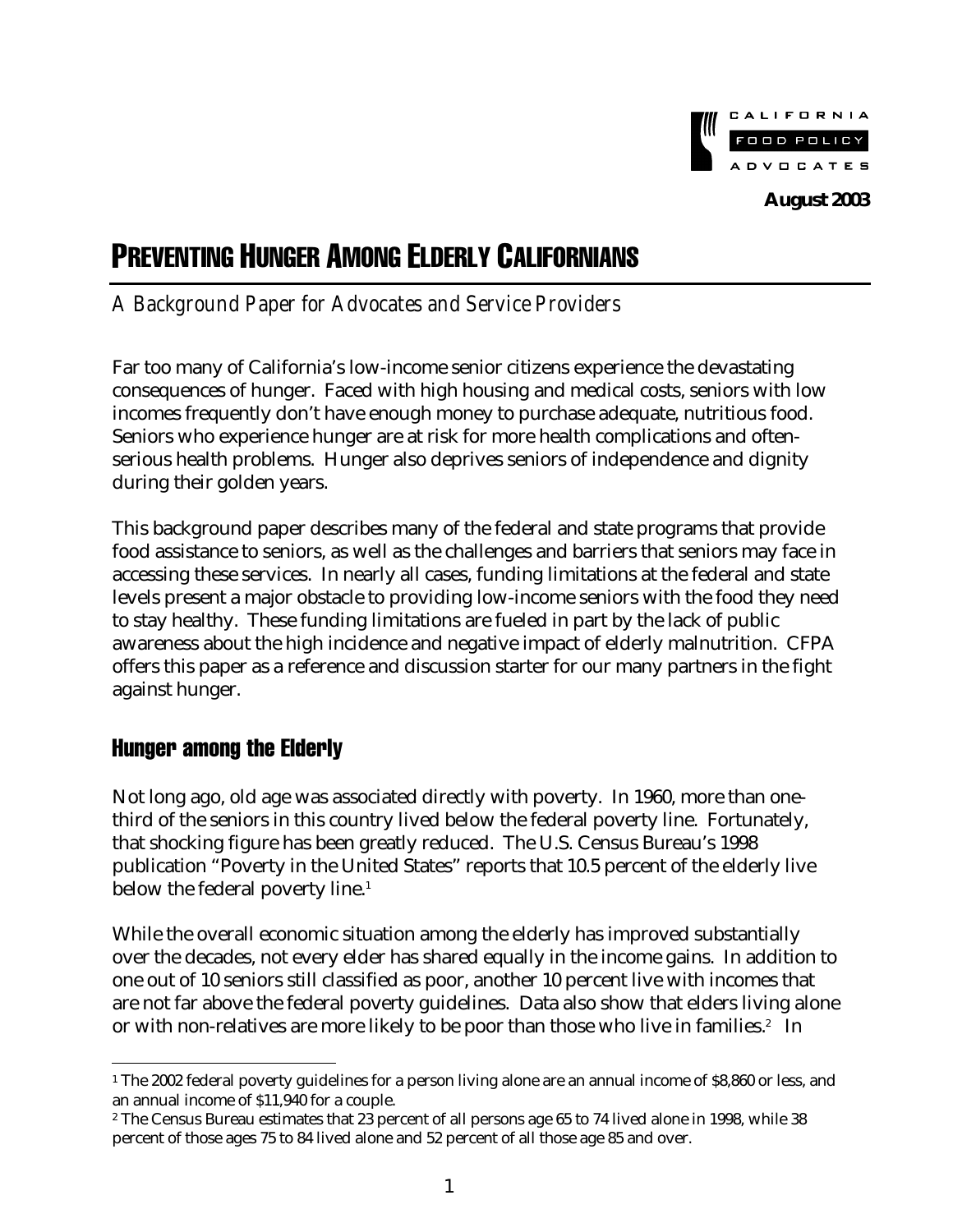addition, older households are less likely than younger ones to receive public assistance income, food stamps, or Medicaid.

Much of the attention on the elderly poor has focused on the continuing crisis in health care. A less visible problem involves hunger and malnutrition among the elderly. In the first major study of this issue, the Urban Institute in 1993 found that five million elderly people in the United States experienced "food insecurity": they don't have the right kinds of food to maintain their health, they don't know where their next meal is coming from, or they simply don't have enough to eat.

Studies during the past decade have estimated that as many as half of the elderly are at moderate or high nutritional risk. There is little doubt that individuals who have problems in basic self-care also have problems getting enough food. In 1997, the Food Security Measurement Study of the U.S. Department of Agriculture (USDA) and the U.S. Department of Health and Human Services' Nutrition Center for Health Statistics found the prevalence of food insecurity and hunger among the elderly is much higher in those households where the elderly lived alone. Two years later, a USDA study of "Household Food Security in the United States, 1999" stated that 16.7 percent of the elderly who lived alone and had an income less than 139 percent of the federal poverty guidelines were food insecure, including 6.4 percent who experienced the actual pains of hunger.

Hunger and food insecurity can have devastating consequences for the elderly. Seniors who experience hunger are at risk for more health complications and often-serious health problems. Malnutrition can exacerbate disease, increase disability, lower resistance to infection, and extend hospital stays among the elderly. It also raises the cost to caregivers and inflates national health care costs; studies have shown that seniors who experience hunger have up to 100 percent longer hospital stays and increase hospital costs by \$2,000 to \$10,000 per stay.

While approximately 33 million Americans, 13 percent of the population, are 65 years or older, the aging of the "baby boom generation" will involve dramatically larger numbers of elderly people, especially elderly women. The United Census Bureau projects the number of elderly persons 65 years and older in the U.S. population will more than double between 1995 and 2030. Over this same time period, the number of elderly age 85 and older will increase by nearly 150 percent, and the number for age 100 and over will be more than eight times greater than it was in 1995.

Adequate, nutritious food is critical to ensuring that everyone can live out his or her golden years with good health and dignity. Unfortunately, no single strategy will solve the problem of hunger among California's elderly—and as elderly people make up an increasing percentage of California's population, it will become increasingly challenging to meet their food-related needs.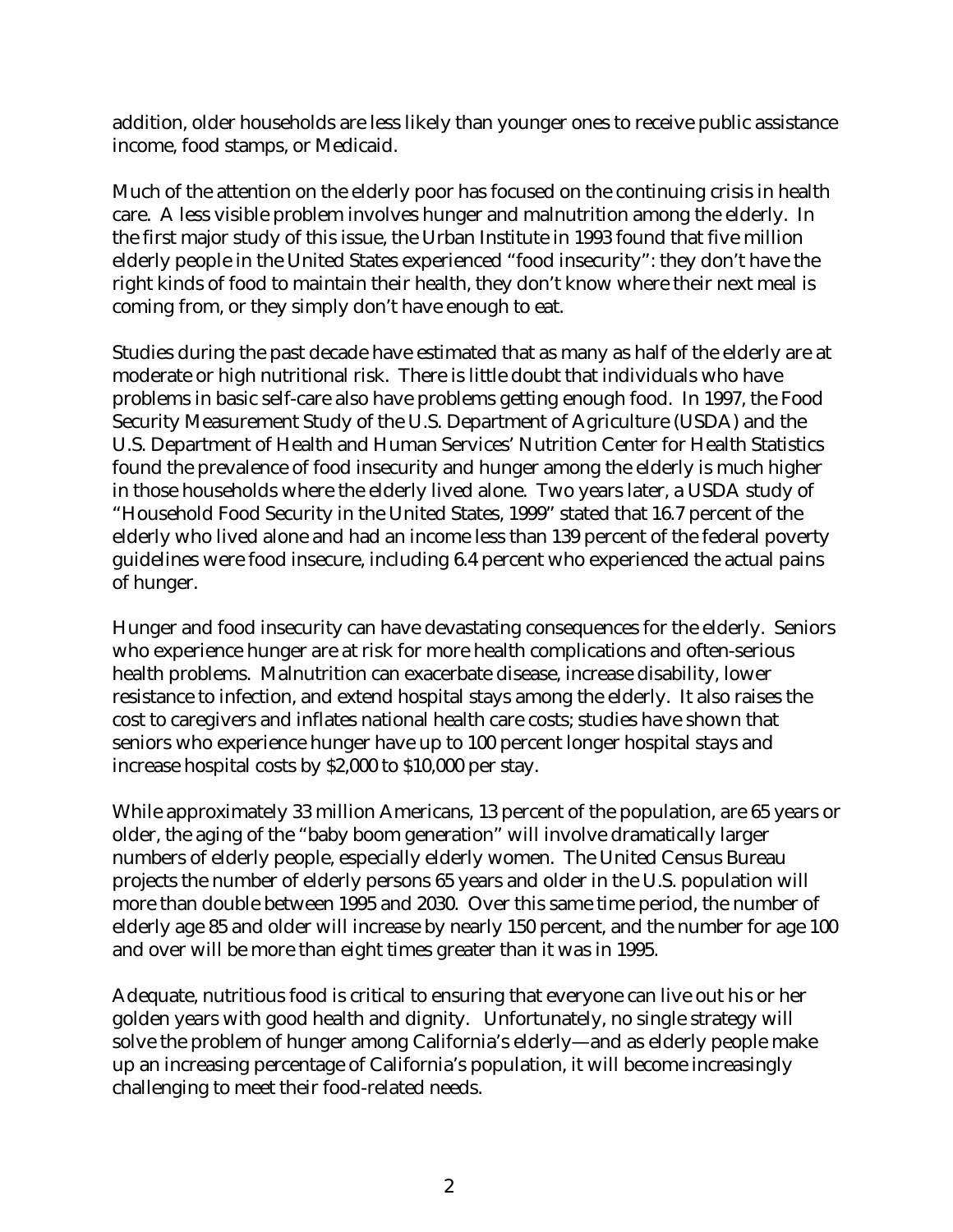# Major Sources of Food Assistance for the Elderly

Unlike the national entitlement programs for children available through schools, senior nutrition programs tend to be small, inadequately funded, and available only to a portion of seniors who need food. The federal Food Stamp Program, which was designed as a nutrition safety net for low-income people of all ages, does not meet the needs of many seniors in California because of special state and federal rules that make SSI recipients ineligible for food stamps. As a result, California does not have a single, federally funded food assistance program to meet the nutritional needs of low-income seniors. Instead, seniors in California receive food assistance from the many distinct state and federal programs<sup>3</sup> described below:

#### !" *Elderly Nutrition Program*

During the past 30 years, the federal Elderly Nutrition Program (ENP)—along with the Food Stamp Program—has become the nation's primary source of food assistance for the elderly. The ENP is funded under the Older Americans Act (OAA), which in 1965 established the federal Administration on Aging to focus on senior issues. California also contributes some state funding to supplement the program.

The ENP is administered at the county level through local Area Agencies on Aging. It provides federal funding to help these agencies offer daily meals and related nutrition services to any person 60 years of age and older, with preference given to those in greatest economic and social need. Food is provided primarily either in congregate centers, usually senior centers, or in home-delivered meals to those with disabilities. Though payment by the recipients is not mandatory, three-quarters of the elderly who get a home-delivered meal -- and almost all who eat at the congregate sites -- contribute toward the cost of the meals. Their voluntary personal contributions account for 20 percent of the costs of these meals.

Unfortunately, the ENP only reaches an estimated one-third of the needy elderly. A major reason is that the federal funding for the program has not kept up with either inflation or the numbers of people who need help. By the late 1990s, federal appropriations for ENP were down by almost 50 percent relative to what the government spent in the early 1970s. The result is that millions of needy seniors live in places where no congregate meals are available, find themselves placed on long waiting lists for home-delivered meals, or are deemed not disabled enough to qualify for homedelivered meals.

 $\overline{a}$ 3 Unfortunately, participation in many assistance programs does not necessarily guarantee an improvement in the nutrient intake or health of the elderly. Regardless of the availability of food in the household, a recent study entitled "Impact of Food Insecurity and Food Assistance Program Participation on Nutritional Risk in the Elderly" found that identified functional impairments -- both physical and mental – cause many elderly to be unable to prepare and eat the food available.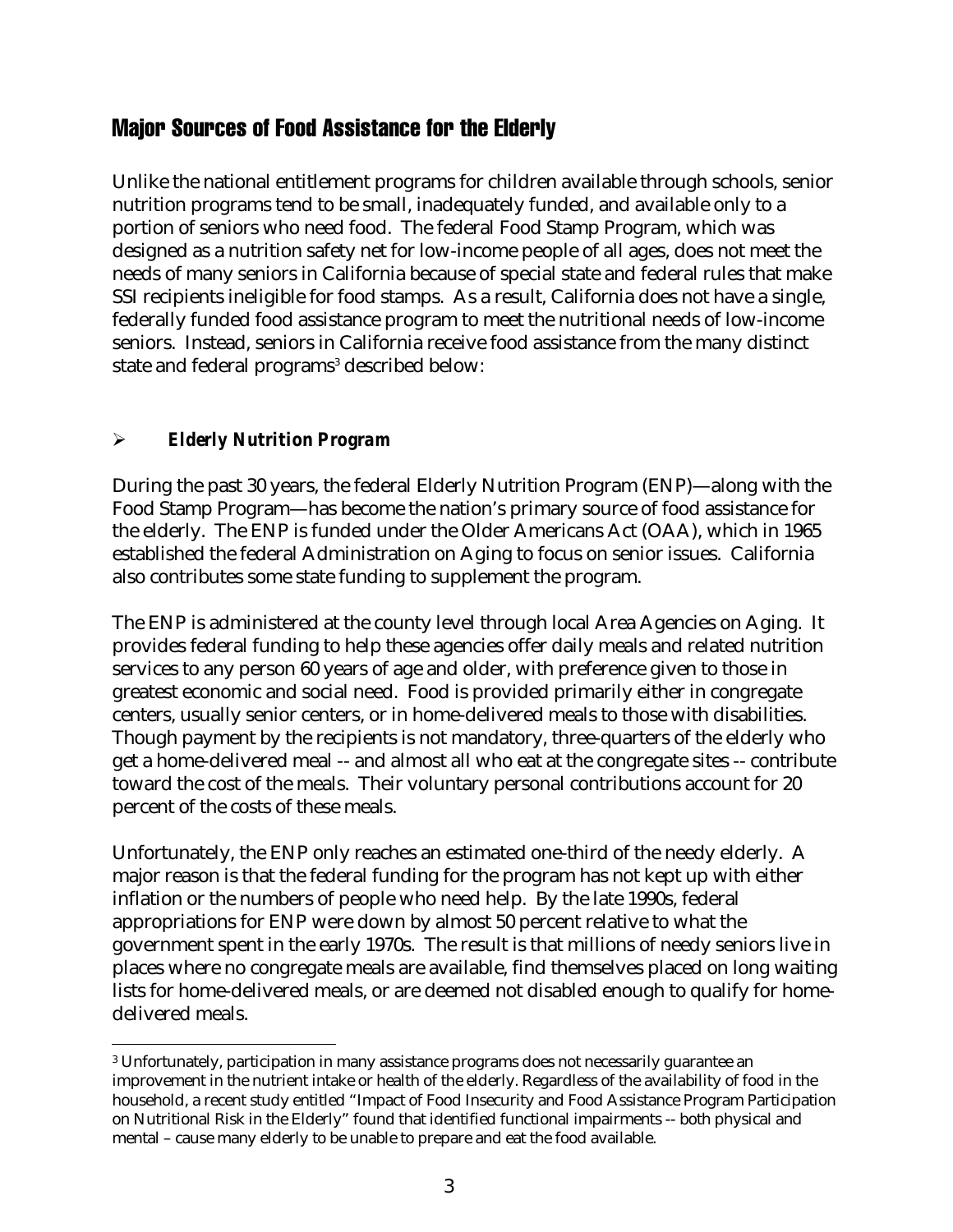Studies, however, have revealed other reasons for the ENP's failure to reach more of the needy elderly. Since 1988, the number of home delivered meals – which account for 32 percent of the total ENP participation – has increased more than 27 percent. During this same time period, the numbers of congregate participants and meals served has decreased by 23 percent.

Several reasons may explain why eligible older adults either stop or do not participate in congregate meal programs, including:

- Lack of awareness about availability of the programs;
- Lack of awareness of their need for the services;
- Lack of transportation;
- Social discomfort with attending or receiving assistance;
- Impaired health;
- Dissatisfaction with the foods served; and,
- Rules that do not permit seniors to take food away from the sites.

Many of these reasons for non-participation are similar to those present in other federal nutrition programs, though lack of transportation and poor health may be more prevalent among the elderly. Area Agencies on Aging and other congregate meal providers may want to consider adopting the same strategies that have increased participation in other programs, including outreach and marketing efforts that focus on the nutritional and social benefits of program participation. By stressing the health benefits of congregate meals, agencies may be able to overcome the stigma associated with food assistance. And as school-based child nutrition programs have found, healthier, better-tasting meals will encourage higher participation.

Not all congregate meals sites have experienced a significant drop in participation. Instead, some agencies continue to have waiting lists for their congregate meal programs. Increased federal funding for these services is the key to ensuring that no senior goes hungry because of long waiting lists at their local congregate meal site.

Agencies with waiting lists may also consider some of the steps taken by oversubscribed child nutrition programs to provide service to people most in need. For example, the Special Supplemental Nutrition Program for Women Infants and Children (WIC) allows states to use nutrition risk criteria as the basis for a weighed priority system for both program participation and for the movement of women, infants, and children off waiting lists as openings become available. Congregate programs could consider developing a more sensitive set of nutrition risk criteria – such as focusing on health problems and medical history data -- to prioritize which seniors get the available services.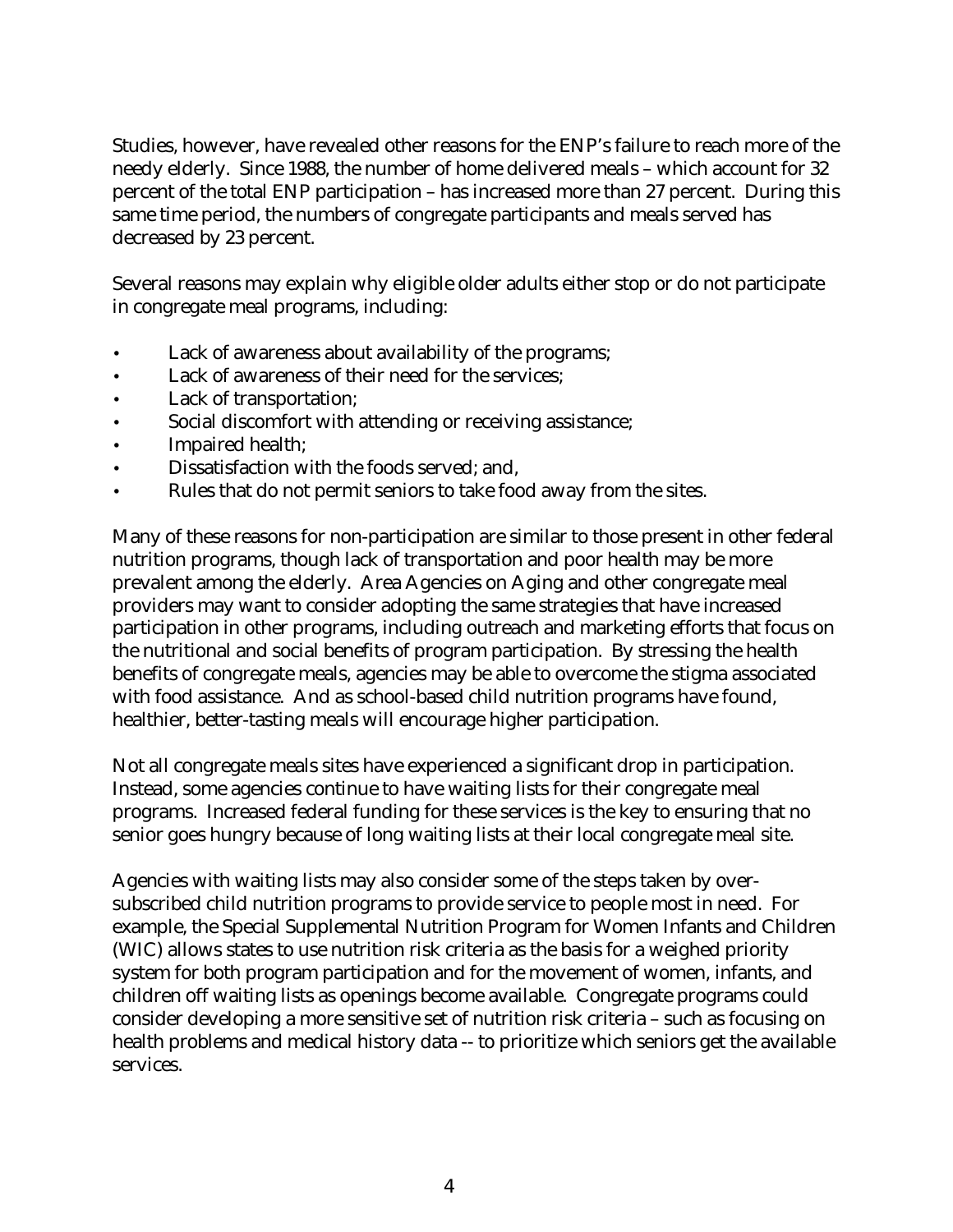#### !" *Seniors Farmers Markets*

The Seniors Farmers' Market Nutrition Pilot Program (SFMNPP) was established by the USDA's Commodity Credit Corporation (CCC) to provide grants to states for pilot projects modeled on the Women, Infants, and Children (WIC) farmers' market program. Low-income seniors in these projects receive coupons that may be exchanged for eligible food at farmers' markets, roadside stands, and community supported agricultural programs. In 2001, the CCC awarded \$15 million in grants nationwide for senior farmers' market pilot program. The California Department of Aging (CDA) received \$1 million of these 2001 monies to fund a program that issued coupons to more than 50,000 seniors. While CDA submitted a request in 2002 for a \$2 million grant, only \$10 million in funding nationwide had been set aside for this program**.**

An additional \$15 million in funds could be released by USDA for senior farmers' market pilot projects from the Commodity Supplemental Food Program (CSFP) program if the money is unused by CSFP. Another potential source of funding for seniors farmers' market programs may be the \$64 million in emergency "specialty crop" funding received by the California State Department of Agriculture from the USDA.

Some of the efforts made to improve and expand the WIC Farmers' Market Nutrition Program (FMNP) may be adaptable to senior farmers' markets. For example, the California FMNP program expanded seven-fold from 1999 to 2000 through the use of an innovative private and public mixture of funds for the state match. While a state match is currently not an issue for senior farmers' markets, those funding strategies may offer some fruitful ideas.

#### !" *Brown Bag Program*

The Brown Bag Network Program is a state-funded program that provides surplus and unmarketable edible fruits, vegetables, and other unsold food products to low-income elderly people 60 years of age and older. The food is not intended to meet all of the nutritional needs of older people, but to help supplement their diets.

Approximately 35 providers in California, including food banks and other community agencies, provide service at over 600 sites. Each provider receives \$22,500 a year to run the Brown Bag program. In 1999-2000, with funding of \$901,566, the state Department of Aging calculated a return on state funds of \$35:\$1. This value is generated through using donated food and by utilizing a network of volunteers to donate the food. During 1999-2000, agencies distributed roughly 16 million pounds of food to over 41,800 participants—but with limited statewide funding, the program has a limited number of participants and sites, many of which have waiting lists.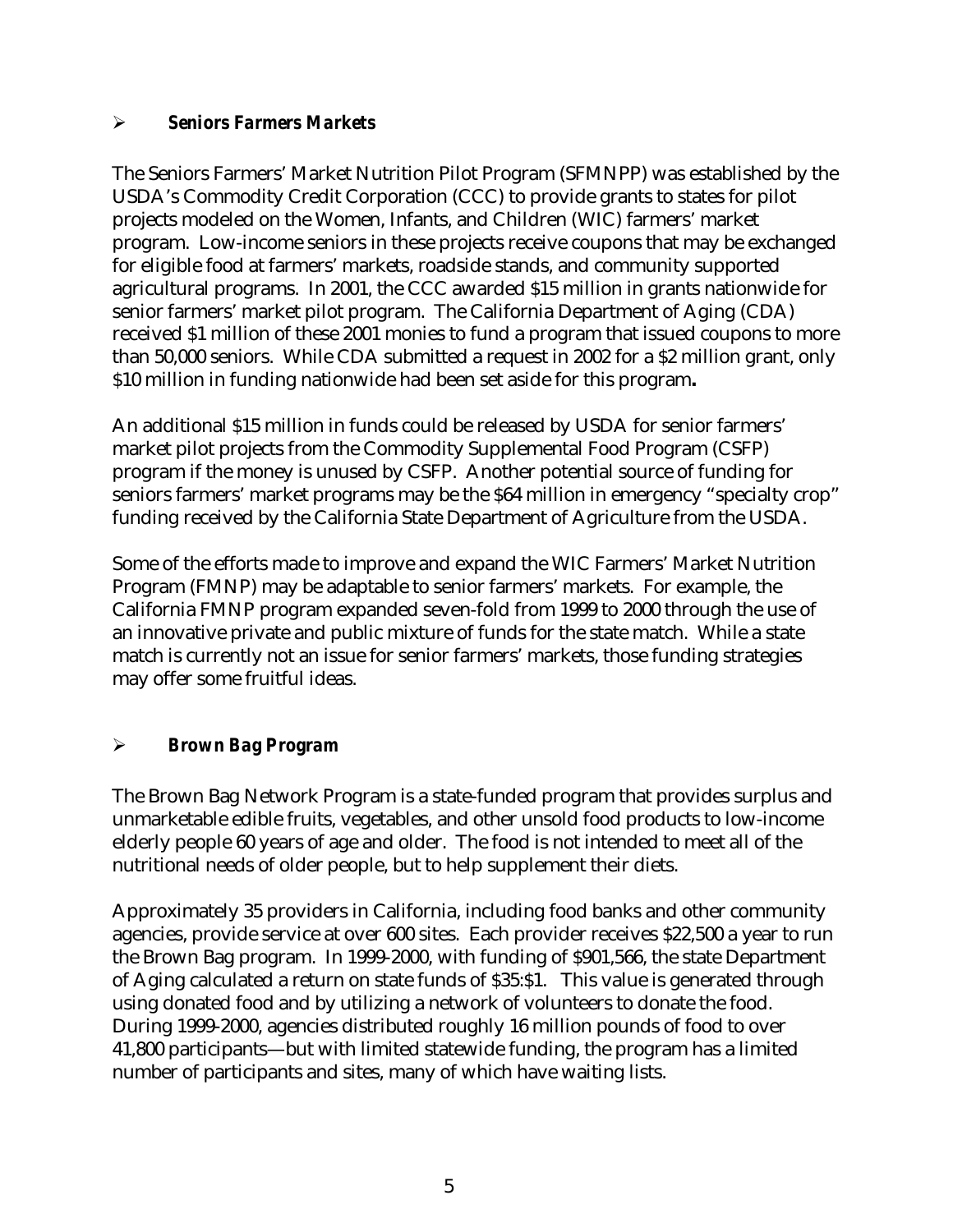#### !" *Commodity Supplemental Food Program*

The Commodity Supplemental Food Program-Elderly provides food to older persons who have low incomes or who are at nutritional risk. It also serves the population of lower-income women, infants and children who are eligible for WIC, though eligible people cannot participate in WIC and CSFP at the same time.

Like Brown Bag, CSFP food packages do not provide a complete diet; instead, they seek to provide nutrients typically lacking in the diets of the target population. The program's food package may include rice, hot cereal, canned and dry milk, canned meat or poultry, dried beans, peanut butter, and juice; where possible, the package is tailored to the participant's health status and individual needs.

USDA purchases commodities and makes them available to 33 State agencies and 2 Indian Tribal Organizations (ITOs), along with funds for administrative costs.

In California, the Department of Education stores the food, then distributes it to a small number of public and non-profit private local agencies<sup>4</sup>, which determine the eligibility of applicants, distribute the food, and provide nutrition education. Given its limited funding and geographical scope, CSFP is limited in its ability to meet the nutritional needs of all low-income seniors in California.

## !" *Food Stamp Program*

 $\overline{a}$ 

Since the late 1970s, the federally funded Food Stamp Program has been our nation's largest and most comprehensive hunger relief program. Last year, it provided an average monthly benefit of \$80 to some 1.7 million people in California. In 2001, less than 10 percent of food stamp households were elderly.

Although the Food Stamp Program is an entitlement program available to incomeeligible people of all ages, elderly people in California who receive Supplemental Security Income/State Supplemental Payment (SSI/SSP) are ineligible for food stamps. While food stamp participation among eligible seniors is extremely low throughout the nation, California is the only state in which SSI/SSP recipients are categorically ineligible. By preventing otherwise eligible people from getting food stamps, this policy fails to protect many needy older Californians from the devastating consequences of hunger. CFPA has developed a more detailed analysis of this policy titled "Cash-Out in California: A History of Help and Harm" available at CFPA's website, www.cfpa.net.

<sup>4</sup> As of August 2003, these agencies include the Redwood Empire Food Bank, Modesto Love Center, San Diego Food Bank, the Equal Opportunity Council of San Francisco, and the Community Action Partnership of Orange County, which recently expanded to serve parts of Los Angeles County under a partnership with the Los Angeles Regional Food Bank.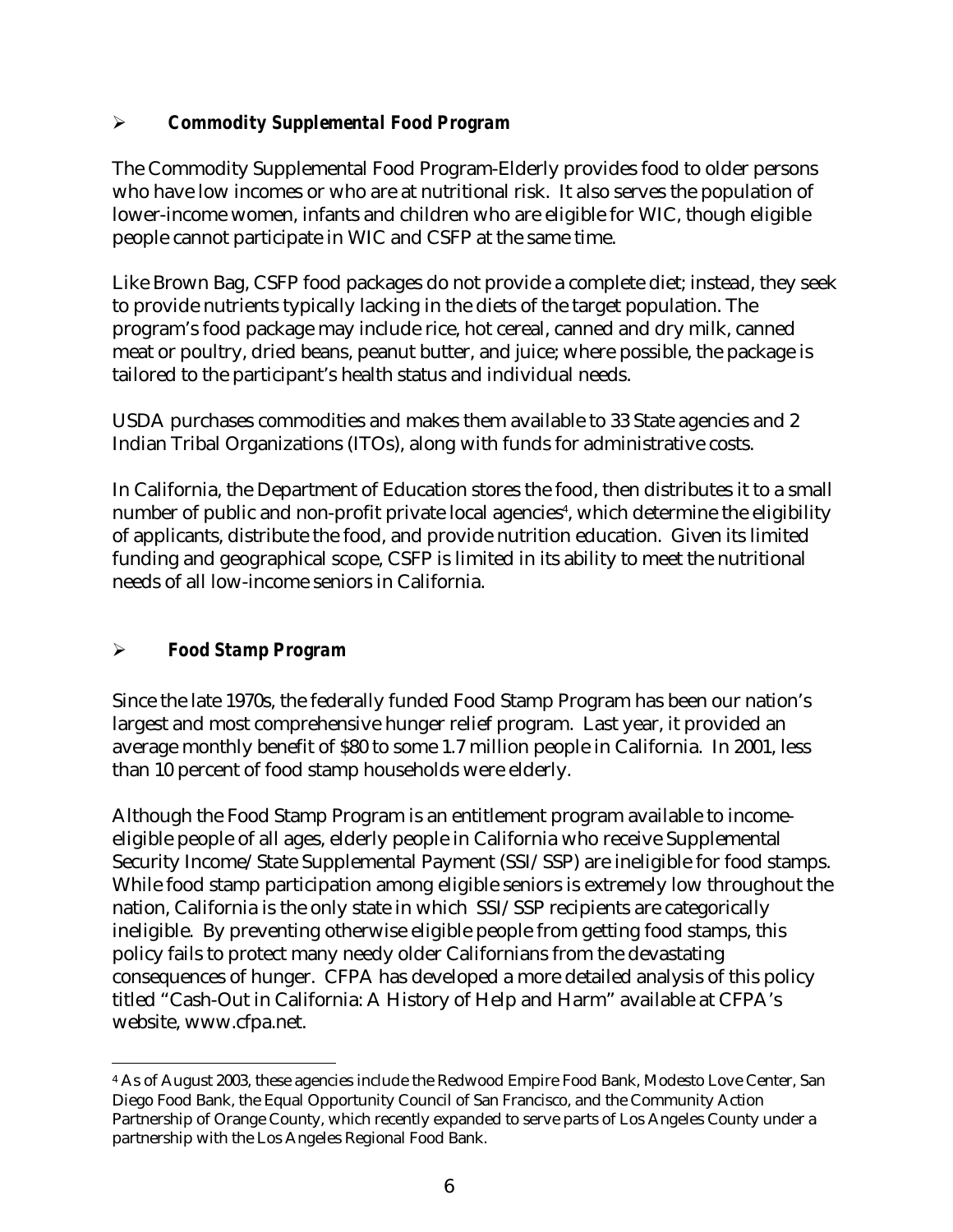Despite California's rule disallowing SSI/SSP recipients to receive food stamps, some low-income seniors—specifically, those who don't receive SSI/SSP—are eligible to receive food stamps. If national statistics are any indication, however, these eligible seniors are not likely to participate in the program.

Nationally, only about 30 percent of eligible senior citizens receive food stamps, for many of the same reasons that non-elderly people don't participate in the program.5 Typically, potential applicants face a host of barriers: a complicated food stamp application and distribution process; minimal government efforts at outreach to inform qualified recipients about their entitlement; and the stigma attached to food stamps that are viewed as welfare rather than a necessary health benefit.

These problems equally confront the elderly. Seniors, however, also face other psychological and physical barriers to accessing food stamps. Studies suggest the elderly are often more embarrassed in being at a welfare office and using the food stamps at a grocery store. Seniors also may perceive too much complexity in the application process or may find it difficult – or impossible – to access the food stamp office. And although the Food Stamp Program is an entitlement program, some seniors feel that the benefits should go to families or others who are in greater need.

Moreover, many elderly believe that food stamps are not worth the trouble to apply. Eligible seniors are very likely to have incomes close to the food stamp income limits. In many cases, this relatively high income level will result in relatively low benefits; in some cases, seniors will receive the minimum monthly benefit of \$10. As a result, seniors may view the burden of seeking food stamps as greater than the benefit they would receive.

California's SSI/SSP rule may inadvertently pose another barrier to seniors participating in the Food Stamp Program: though 25.5 percent of households receiving food stamps in the United States also get Old Age Survivors and Disability Income (OASDI, or Social Security income), only 4.3 percent of California's participating households do. One factor that might account for this discrepancy is that 80 percent more SSI recipients in California, who are foreclosed from getting food stamps, also receive OASDI than do SSI recipients nationally. This fact, however, in no way explains why the national rate of OASDI households receiving food stamps is nearly 600 percent greater than that in California. One explanation for this discrepancy is that government eligibility workers may confuse all the programs administered by the Social Security Administration– and thus summarily deny food stamp benefits to those receiving any Social Security income.

California could significantly increase food stamp participation among eligible seniors with an automated enrollment system. Some states automatically enroll elderly and

 $\overline{a}$ 5 USDA, *National Conversation on Food Stamps,* p. 15.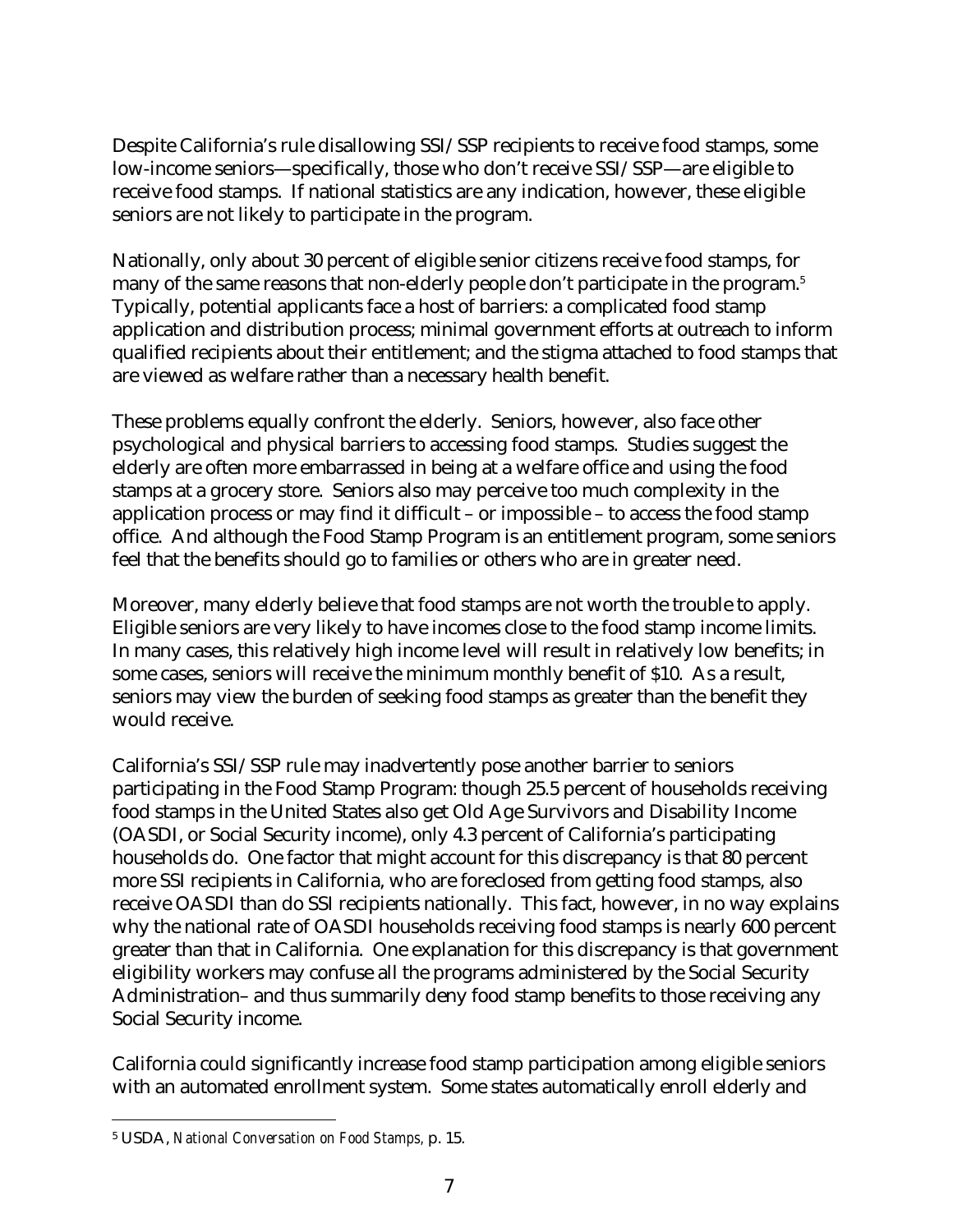disabled SSI recipients in the FSP and use Electronic Benefits Transfer to automatically issue benefits each month.

Similar technology could enable elderly people in California to receive food stamps without filling out an additional application: they could simply receive a letter stating that food stamps have been put on their electronic card and then use the card as a debit card to redeem the food stamps at the grocery store. Existing regulations also allow states to waive certain requirements like periodic reporting for senior households on fixed incomes and annual face-to-face re-certifications.

Other ideas to increase the participation of the eligible elderly for food stamps are being tested in several pilot programs funded by the USDA's Food and Nutrition Service:

- $\triangleright$  One project aims at substantially reducing the paperwork burden confronting elderly applicants for food stamps. With the exception of citizenship status, no additional verification of personal circumstances will be required of elderly applicants in two Florida counties. The resource test for the elderly will be based solely on liquid assets, such as checking and savings accounts.
- $\triangleright$  A second project focuses on providing elderly FSP applicants with one-on-one assistance from other senior citizens or part-time volunteers. One pilot program in Maine uses participants in the OAA's Senior Community Service Employment program to screen referrals, provide help with the food stamp application, arrange transportation, and provide follow-up services to maximize the number of elderly who successfully apply for and receive food stamp benefits.
- $\triangleright$  Two additional programs in Michigan and Oregon rely on part-time volunteer workers to provide pre-screening and other food stamp application assistance at senior centers and county meal site.
- $\triangleright$  Another project offers an optional commodity alternative that provides a monthly food package instead of food stamps. Seniors who qualify are given the choice to receive a food package twice a month in their congregate meal sites, in their homes along with normal meals-on-wheels deliveries, or at some other convenient location, such as a food bank's distribution.

## !" *Adult Day Care*

The federal Child and Adult Care Food Program (CACFP) provides meals and snacks primarily to low-income children in child care centers and homes. As its name suggests, CACFP also has an adult day care component that offers cash reimbursement and commodity assistance for meals and snacks served to chronically impaired elders in community adult day care centers. Participants are automatically eligible for free meals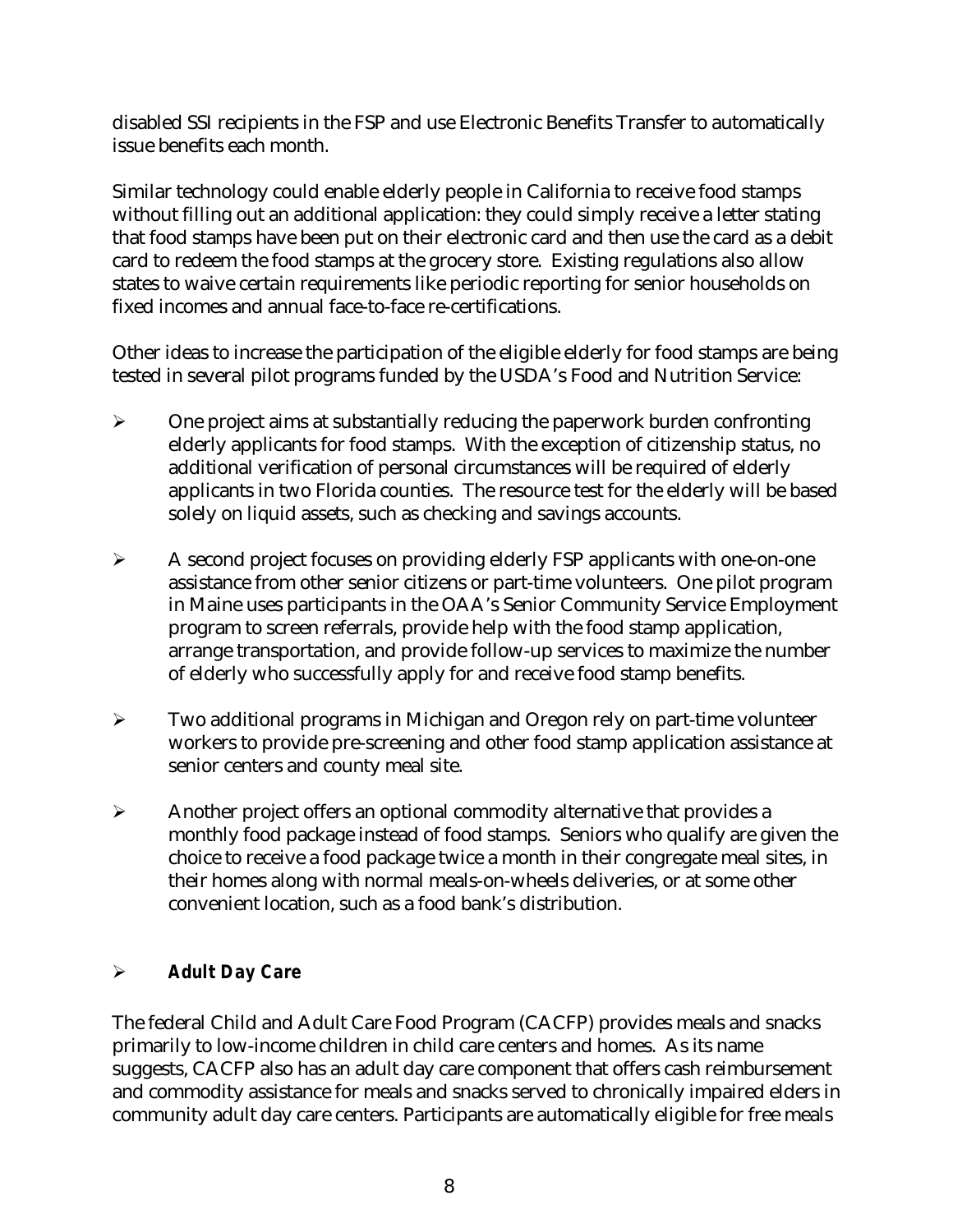if they are members of a food stamp household or receive either SSI or Medicaid benefits. Otherwise, they are eligible for reduced-price meals if they meet other eligibility criteria.

For a host of reasons, the adult day care component of CACFP has been greatly underutilized. Nationwide, only 62,500 adults receive this benefit. Many adult day care providers lack knowledge about this program or consider the meal reimbursement rates too low. Some providers mistakenly believe that adults who participate in the Adult Day Care Health Program are not eligible to receive meals under the Adult Care Food Program.

But the record-keeping paperwork required of CACFP providers may be the most significant barrier to having more centers participate. The paperwork consists of contract and accounting documents that the adult day care centers must submit to the Nutrition Services Division of the California Department of Education (CDE); responses to the CDE's frequent monitoring efforts to insure program integrity and participants' eligibility; and daily, weekly, and monthly documentation of meals served so that the providers can get reimbursed. Moreover, the state monitors these adult day care programs with as many as six site visits a year.

Advocates interested in improving participation in CACFP have focused on overcoming the onerous CACFP paperwork burdens for parents, child care centers, and family day centers. To convince more adult day care centers to participate in CACFP and provide meals to the needy elderly in their centers, similar kinds of simplification would be necessary.

Another reason for the stark non-utilization of the adult care food component of the CACFP might be its placement within the CDE, which is primarily concerned with younger people. Other state agencies, such as the California Department of Aging, might be a more appropriate – and effective – "parent" for this program.

# Another Potential Source of Food Assistance for the Elderly

# !" *Medi-Cal/Medicaid Waiver Program*

The problem of hunger and malnutrition may be most serious for low-income seniors who are homebound. While the home-delivered meals component of the Elderly Nutrition Program is aimed at this population, very long waiting lists exist in most communities. Until the federal government appropriates more funds for ENP homedelivered meals, such waiting lists will remain.

Other efforts, however, may be pursued to provide food to the elderly in their homes. One path would be to develop projects that take advantage of the rapid growth in managed care enrollment within Medicaid. One vehicle for the expansion of managed